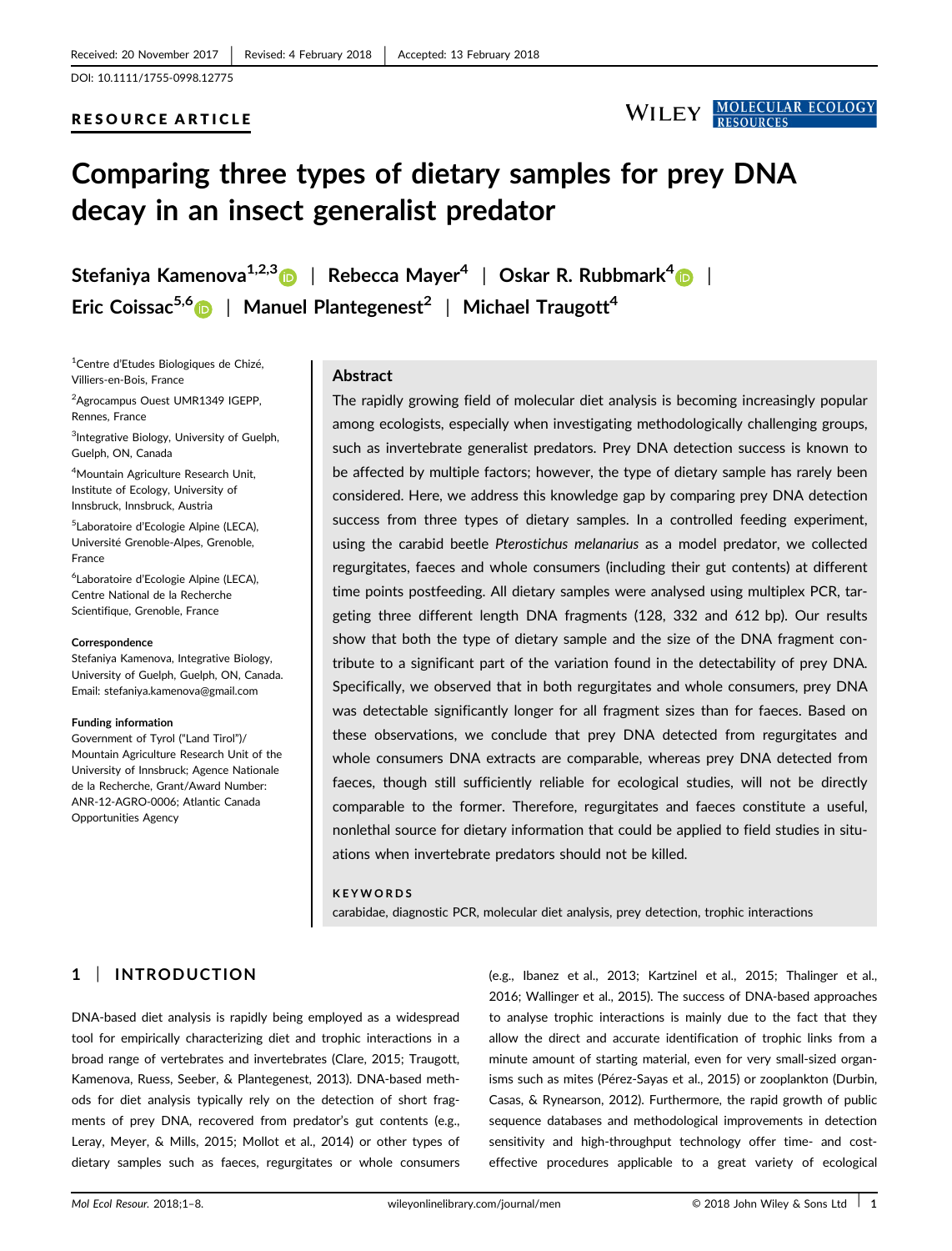WII FV—<mark>MOLECULAR ECOLOGY</mark> NAMENOVA ET AL.

systems and to large sample sizes (e.g., Pompanon et al., 2012; Sint, Raso, Kaufmann, & Traugott, 2011; Valentini et al., 2009).

DNA-based diet analysis is particularly valuable for studying invertebrate generalist predators (Symondson, 2012). Indeed, DNA methods offer a sensitive and flexible alternative to traditional behavioural or dissecting techniques that often fail to detect prey that does not leave hard remains in these cryptic liquid feeders (Traugott et al., 2013). DNA techniques are, however, also subject to bias, and prey DNA detection success could be hampered by a variety of factors among which the type of dietary sample could play an important role (King, Read, Traugott, & Symondson, 2008; Pompanon et al., 2012; Traugott et al., 2013). In the case of arthropods, wholebody extracts are usually the most convenient source of dietary DNA that avoid laborious dissections. Besides the drawbacks of a lethal approach (e.g., sacrificing rare or endangered species, affecting population dynamics), whole-body extracts may pose additional challenges especially in the case of DNA metabarcoding diet analysis. As DNA metabarcoding combines general primers and high-throughput sequencing, the concomitant amplification of consumer DNA usually compromises the detection success of scarcer and degraded prey DNA (e.g., Piñol, San Andrés, Clare, Mir, & Symondson, 2014; Shehzad et al., 2012).

Waldner and Traugott (2012) demonstrated that regurgitates, a fluid mixture containing semidigested prey remains and digestive enzymes, obtained from predatory carabid beetles provided superior prey DNA detection rates compared to whole-body DNA extracts. Another prospective source of food DNA are faeces, although their use as a dietary source in invertebrates is still uncommon (e.g., Ibanez et al., 2013; Redd, Ling, Frusher, Jarman, & Johnson, 2014; Sint, Thurner, Kaufmann, & Traugott, 2015). Usually, both regurgitates and faeces seem to provide similar or better detection rates compared to whole-body extracts (Durbin et al., 2012; Egeter, Bishop, & Robertson, 2015; Unruh et al., 2016) and contain comparatively much less consumer DNA, making them putatively an ideal source for metabarcoding diet analysis. Nevertheless, to date, we lack a comparative and quantitative assessment of the respective efficiency in detection success between whole bodies, regurgitates and faeces as well as prospective interactions with other sources of nondietary variation such as the target DNA fragment size.

In this study, we address this knowledge gap by comparing the prey DNA detection rates for three types of dietary samples: whole consumers including their gut content, regurgitates and faeces. Using a controlled feeding experiment involving a widespread carabid predator, Pterostichus melanarius (Coleoptera: Carabidae), we test the following hypotheses: (i) postfeeding prey DNA detection success should be similar or better in regurgitates compared to whole beetles due to lesser degradation of prey DNA in the former; (ii) prey DNA detection success should be lower in faeces compared to regurgitates and whole bodies as faecal material represents the final stage of the digestion process; and (iii) prey DNA detection should decrease with increasing DNA fragment size and the time postfeeding for all types of samples.

# 2 | MATERIALS AND METHODS

#### 2.1 Sampling and maintenance of predators

Pterostichus melanarius individuals were collected by dry pitfall traps in two adjacent maize fields situated at the experimental site of INRA, Le Rheu (Ille-et-Vilaine, France; GPS coordinates: 48.10744282N; 1.78830482W). Regular 24-hr trapping sessions were conducted in July–August 2013 until a sufficient number of individuals had been collected ( $N = 200$ ). All living beetles were brought to the laboratory where they were identified to species level and individually placed in plastic containers filled with loam. Beetles were stored at room temperature and continuously provided with water and food (field-collected earthworms and small pieces of apple).

### 2.2 | Feeding experiment

Prior to the feeding experiment, beetles were starved for 96 hr in fresh individual plastic Petri dishes (5 cm diameter) containing only a droplet of water. After the starvation period, all beetles were transferred to a new Petri dish and provided with one freshly freezekilled mealworm (Tenebrio molitor, Coleoptera: Tenebrionidae) cut in half. Particular care was taken to ensure that the mealworms offered were of similar size. Carabids were allowed to feed for 1 hr in a dark climatic chamber at 20°C. All the beetles that had fully consumed the mealworm were transferred into fresh Petri dishes containing no food. Petri dishes with fed beetles were then blindly pulled off and alternately assigned to treatments until the required number of individuals per treatment was fulfilled. Beetles from all treatments were stored at room temperature and continuously provided with water during the experiment.

For the "whole beetle" treatment, batches of 10 carabids were frozen in 2-ml reaction tubes by immersion in liquid nitrogen at 0, 12, 24, 36, 48, 60, 72 and 96 hr postfeeding. Immersion in liquid nitrogen was necessary as previous tests showed that living beetles do not die immediately after placement at  $-20^{\circ}$ C, leading them to regurgitate into the reaction tube. After immersion, all whole beetles were stored at -20°C. Thirteen starved beetles were never allowed to feed, and they were freeze-killed at 0 hr to be used as negative controls. For the "regurgitate" treatment, batches of 10 individuals were allowed to regurgitate on a cotton wool tip according to the protocol described in Waldner and Traugott (2012) at 0, 12, 24, 36, 48, 60, 72 and 96 hr postfeeding. After regurgitation, all beetles per given time point were freeze-killed and stored at  $-20^{\circ}$ C. Exactly the same procedure at each time point was applied on a control tip without touching a beetle for checking potential DNA carry-over contaminations. All samples were stored at  $-20^{\circ}$ C prior to DNA extraction and PCR. For the "faeces" treatment, 20 carabid beetles were placed after feeding in new Petri dishes containing a droplet of clean water. Carabids were checked for faeces production every 6 hr. Detected faeces were immediately frozen within the Petri dish at  $-20^{\circ}$ C whereupon the corresponding carabid individual was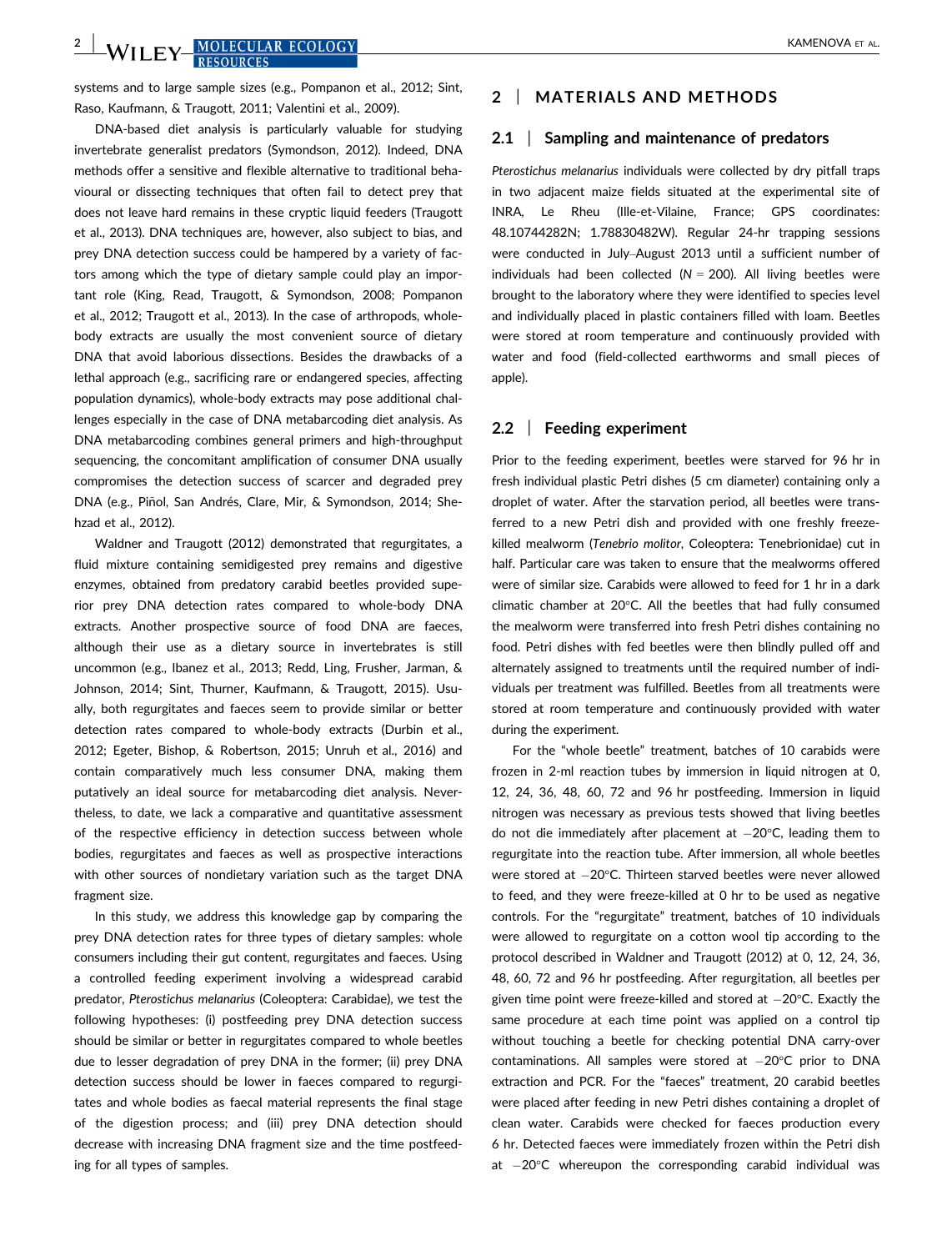$\texttt{KAMENOVA}$  et al.  $\texttt{MOLECULAR ECOLOGY}$   $\texttt{MALT EVA}$ 

transferred into a new Petri dish. Faeces production was monitored until all beetles died.

# 2.3 | Molecular diet analysis

Regurgitate and faecal samples were directly lysed in 200  $\mu$ l TES Lysis Buffer (Macherey-Nagel, Düren, Germany) and 5 µl Proteinase K (10 mg/ml) overnight at 56°C. The whole beetles were previously ground using three 4-mm stainless steel beads (Lemoine S.A.S, Rennes, France) within a volume of 620 µl TES Lysis Buffer and 10 µl Proteinase K (10 mg/ml) per beetle. Tissues were disrupted by a 1-min bead-beating step using a professional paint mixer (Fluid Management Inc., Wheeling, IL, USA). All samples were incubated overnight at 56°C. Respectively, 2, 6 and 2 lysate blanks (i.e., no DNA material) were carried out for the whole beetles, faecal and regurgitate treatments. DNA was extracted in batches of 92 samples using the BioSprint 96 DNA Blood Kit (Qiagen, Hilden, Germany) on a BioSprint 96 extraction robotic platform (Qiagen) following the manufacturer's instructions. DNA was finally diluted in 200 µl TE buffer (0.1 M Tris, pH 8, 10 mM EDTA), and the extracts were stored at 28°C. To avoid contamination, DNA extractions were carried out in a separate pre-PCR laboratory using a UVC-equipped laminar flow hood. To check for sample-to-sample cross-contamination, four extraction negative controls (PCR-grade RNase-free water instead of lysate) were included within each batch of 92 samples. All of these controls tested negative using the diagnostic PCR assay described below.

The DNA extracts were screened with a multiplex PCR assay targeting three overlapping COI mtDNA fragments specific to T. molitor (GenBank Accession nos. [HQ891143](http://www.ncbi.nlm.nih.gov/nuccore/HQ891143)–[HQ891145](http://www.ncbi.nlm.nih.gov/nuccore/HQ891145)), that is 128, 332 and 612 bp (Oehm, Juen, Nagiller, Neuhauser, & Traugott, 2011; Sint et al., 2011). Additional information about the position of the different primers is provided in Appendix S1. The primer mix contained 6 µм of primers Ten-mol-S210 (5'-TACCGTTATTCGTATGAGCAG TAG-3') and Ten-mol-A212 (5'-CGCTGGGTCAAAGAAGGAT-3') as well as 2 μm of primers Ten-mol-S232 (5'-TAATAAGAAGAATTGTA GAAAACGGG-3') and Ten-mol-S231 (5'-TCATTTTTGGAGCGT GATCC-3′) (Oehm et al., 2011; Sint et al., 2011). Each 10 μl PCR consisted of 1.5  $\mu$ l template DNA, 5.0  $\mu$ l of 2x Multiplex PCR Kit reaction mix (Qiagen), 1.0  $\mu$ l of primer mix, 0.5  $\mu$ l of bovine serum albumin (BSA, 10 mg/ml) and 2.0  $\mu$ l of PCR-grade RNase-free water (Qiagen) to adjust the volume. Thermocycling was conducted in Eppendorf Mastercyclers (Eppendorf, Hamburg, Germany), and cycling conditions were as follows: 15 min at 95°C, 35 cycles of 30 s at 94°C, 90 s at 63°C, 1 min at 72°C and final elongation 10 min at 72°C. To check for amplification success and DNA carryover contamination, two positive (mealworm DNA) and two negative controls (PCR water instead of DNA) were included within each PCR, respectively.

The PCR products obtained were visualized using QIAxcel, an automated capillary electrophoresis system (Qiagen), with method AL320. The results were scored with BIOCALCULATOR FAST ANALYSIS Software version 3.0 (Qiagen), and the threshold was set to 0.07 relative fluorescent units. Samples above this threshold and showing the expected fragment length were counted as positives. All DNA extracts that were tested negative in the first run were retested with general primers (Folmer, Black, Hoeh, Lutz, & Vrijenhoek, 1994) in a second PCR to check for any amplifiable DNA (all of these samples tested positive). To ensure contamination-free conditions, PCR preparation and visualization of PCR products were carried out in two separate laboratories (workflow: from pre- to post-PCR areas).

#### 2.4 | Statistical analyses

A generalized linear mixed model was built to fit a logistic regression on the DNA detection data. We integrated three fixed effects into the model: two qualitative factors, the marker size (128, 332, 612 bp) and the sample type (regurgitates, faeces or whole-body DNA extracts), and one continuous variable, the time postfeeding. To compensate for nonindependence in collection of faeces, individuals were included as a random effect. To match the sampling effort and the sampling time points between modalities, for faeces, we considered the endpoint of the sampling window in the statistical analyses. Moreover, not more than ten faecal samples per time point were considered to match the sampling effort for the other modalities (regurgitates and whole beetles) except in cases where available samples were less the ten. In this case, faecal samples from adjoining time points were grouped together (cf Table 1). The model was fitted using the "glmm" function from the <sup>R</sup> package GLMM [\(https://cran.](https://cran.r-project.org/web/packages/glmm) [r-project.org/web/packages/glmm\)](https://cran.r-project.org/web/packages/glmm). Models were fit using a Monte Carlo sample size of 1,024 with 10,000 iterations. The distribution of each of the model parameters was approximated to a normal distribution using the maximum goodness-of-fit estimation with the "fitdist" function available in the R package FITDISTRPLUS (Delignette-Muller & Dutang, 2015). The variance in detectability rates explained by the model was estimated using the coefficient of determination method (Tjur, 2009). Tests of the differences between mean detectability rates for each of the qualitative factors (marker length and sample type) were conducted using a Z-test. The time point for a prey detection probability of 50% (i.e., the time point at which on average half of the individuals show positive for the target prey) was determined for each dietary sample and DNA fragment size. To compensate for false discovery rate, comparisons between fragments were based on 95% confidence limits (CI) as suggested by Greenstone, Payton, Weber, and Simmons (2013). All statistical analyses were conducted using the <sup>R</sup> software (R Core Team, 2013).

# 3 | RESULTS

Detectability of mealworm DNA in Pterostichus melanarius decreased with increasing postfeeding time and prey DNA fragment length for the three dietary samples (Figure 1, small vs. medium and small vs. large fragments:  $p < .001$ ; medium vs. large fragment:  $p = .08$ ), with postfeeding detection time intervals being longest for the shortest DNA fragment (Figure 1a–c). We also observed a significant effect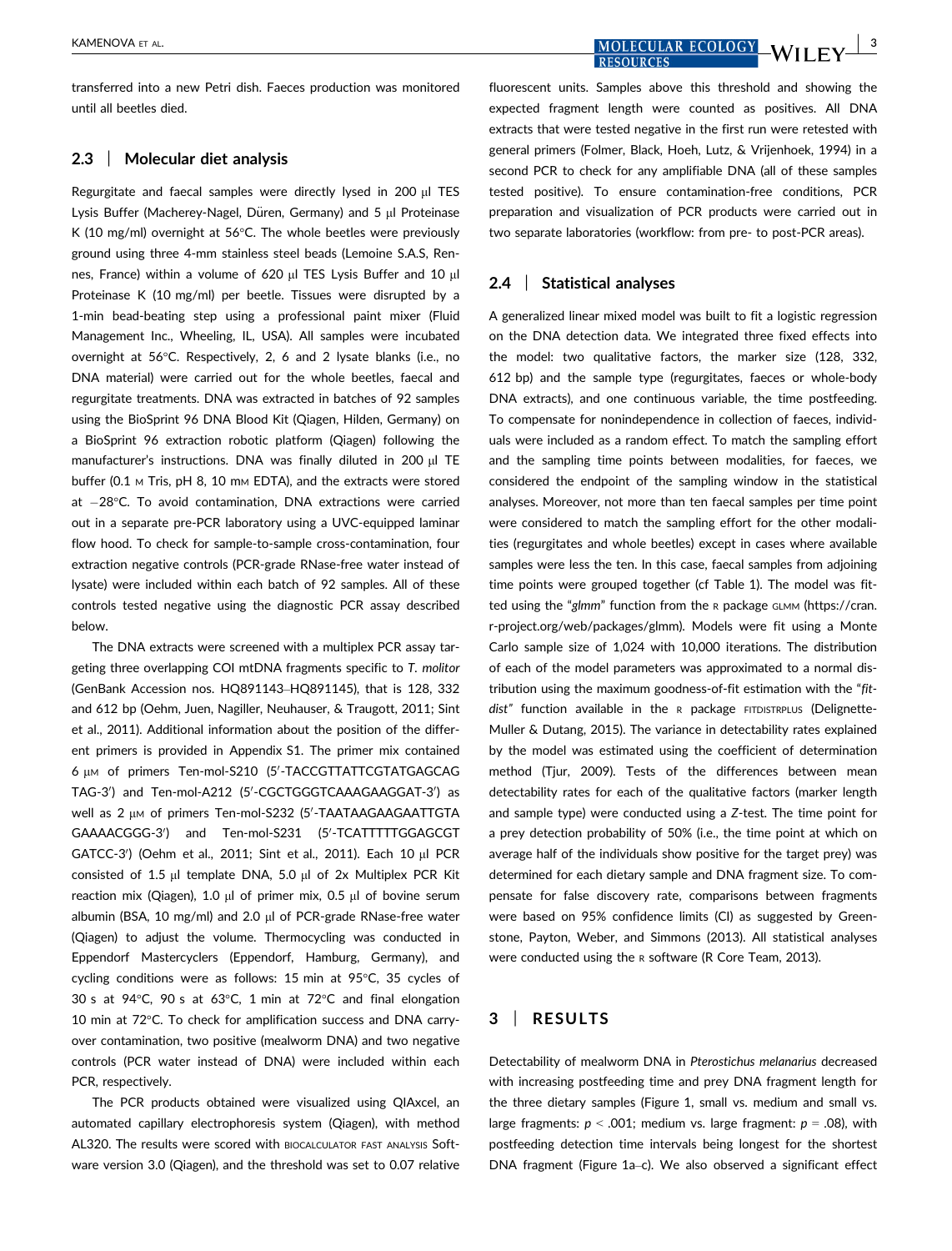TABLE 1 Detection rates of small (128 bp), medium (332 bp) and large (612 bp) prey DNA fragments of the mealworm Tenebrio molitor fed to the carabid Pterostichus melanarius in whole beetles, regurgitates and faeces. N is the number of samples analysed per digestion time

|                          |                               |    | Detection rate per fragment size<br>$(\%)$ |                           |                   |
|--------------------------|-------------------------------|----|--------------------------------------------|---------------------------|-------------------|
| <b>Dietary</b><br>sample | <b>Digestion</b><br>time (hr) | N  | <b>Small</b><br>(128 bp)                   | <b>Medium</b><br>(332 bp) | Large<br>(612 bp) |
| Whole<br>bodies          | 0                             | 20 | 95                                         | 90                        | 95                |
|                          | 12                            | 10 | 100                                        | 100                       | 60                |
|                          | 24                            | 10 | 100                                        | 80                        | 40                |
|                          | 36                            | 9  | 78                                         | 44                        | 22                |
|                          | 48                            | 10 | 100                                        | 40                        | 40                |
|                          | 60                            | 10 | 80                                         | 20                        | $\Omega$          |
|                          | 72                            | 10 | 70                                         | 10                        | $\Omega$          |
|                          | 96                            | 9  | 56                                         | 0                         | 0                 |
| Regurgitates             | $\overline{0}$                | 11 | 100                                        | 100                       | 100               |
|                          | 12                            | 10 | 100                                        | 100                       | 80                |
|                          | 24                            | 10 | 100                                        | 80                        | 50                |
|                          | 36                            | 10 | 100                                        | 30                        | 30                |
|                          | 48                            | 9  | 100                                        | 33                        | 33                |
|                          | 60                            | 10 | 70                                         | 10                        | $\mathbf 0$       |
|                          | 72                            | 9  | 78                                         | 0                         | $\mathbf 0$       |
|                          | 96                            | 9  | 78                                         | 22                        | 11                |
| Faeces                   | 6                             | 30 | 97                                         | 83                        | 73                |
|                          | 18                            | 13 | 100                                        | 39                        | 38                |
|                          | 30                            | 19 | 100                                        | 68                        | 47                |
|                          | 42                            | 17 | 94                                         | 29                        | 24                |
|                          | 54                            | 9  | 78                                         | 22                        | 11                |
|                          | 66                            | 5  | 60                                         | 0                         | 0                 |

of the dietary sample type, with prey DNA detection success being significantly lower in faeces compared to regurgitates and whole beetles for all the three fragment sizes (Figure 1, in all cases  $p < .001$ ). There was also a tendency for longer postfeeding detection periods in regurgitates compared to whole beetles (Figure 1a,b), but differences were not significant ( $p = .6$ ). Our model fitted the data well for all of the three dietary samples: regurgitates (Figure 1a), whole beetles (Figure 1b) and faeces (Figure 1c), and explained 50% of the variance in DNA detectability. Raw data are presented in Table 1. For regurgitates, the 50% detection time was highest for the small fragment (94 hr), significantly lower for the medium fragment (42 hr) and again significantly lower for the longest fragment (30.6 hr; Figure 2). The 50% detection probabilities appeared to be consistently lower in faeces across all three fragment sizes (as low as 19 hr for the longest fragment) compared to regurgitates or whole bodies, but this was only significant when comparing the medium-length fragment between faeces and regurgitates (Figure 2).



FIGURE 1 Prey DNA detection success in the predatory carabid beetle Pterostichus melanarius for regurgitates (a), whole bodies (b) and faeces (c). Detection rates are provided for the different time points examined within each dietary sample and for the three target DNA fragment sizes. Circles and dashed lines indicate actual measures. Bold solid lines indicate the logistic regressions estimated from the glmm model and the shaded area the 95% confidence interval envelopes of the fit

# 4 | DISCUSSION

The length of time that prey DNA can be detected in a sample is determined by a range of interacting factors related to the environment, the predator–prey system and the molecular techniques used. These certainly affect results, but disentangling such effects without conducting comprehensive experiments that explicitly account for multiple factors is difficult (King et al., 2008; Welch, Schofield, Chapman, & Harwood, 2014). Here, we compared multiple dietary samples from one species of invertebrate consumer, in a controlled feeding experiment, and assessed how the combined effects of the type of dietary sample and DNA fragment size affect the prey DNA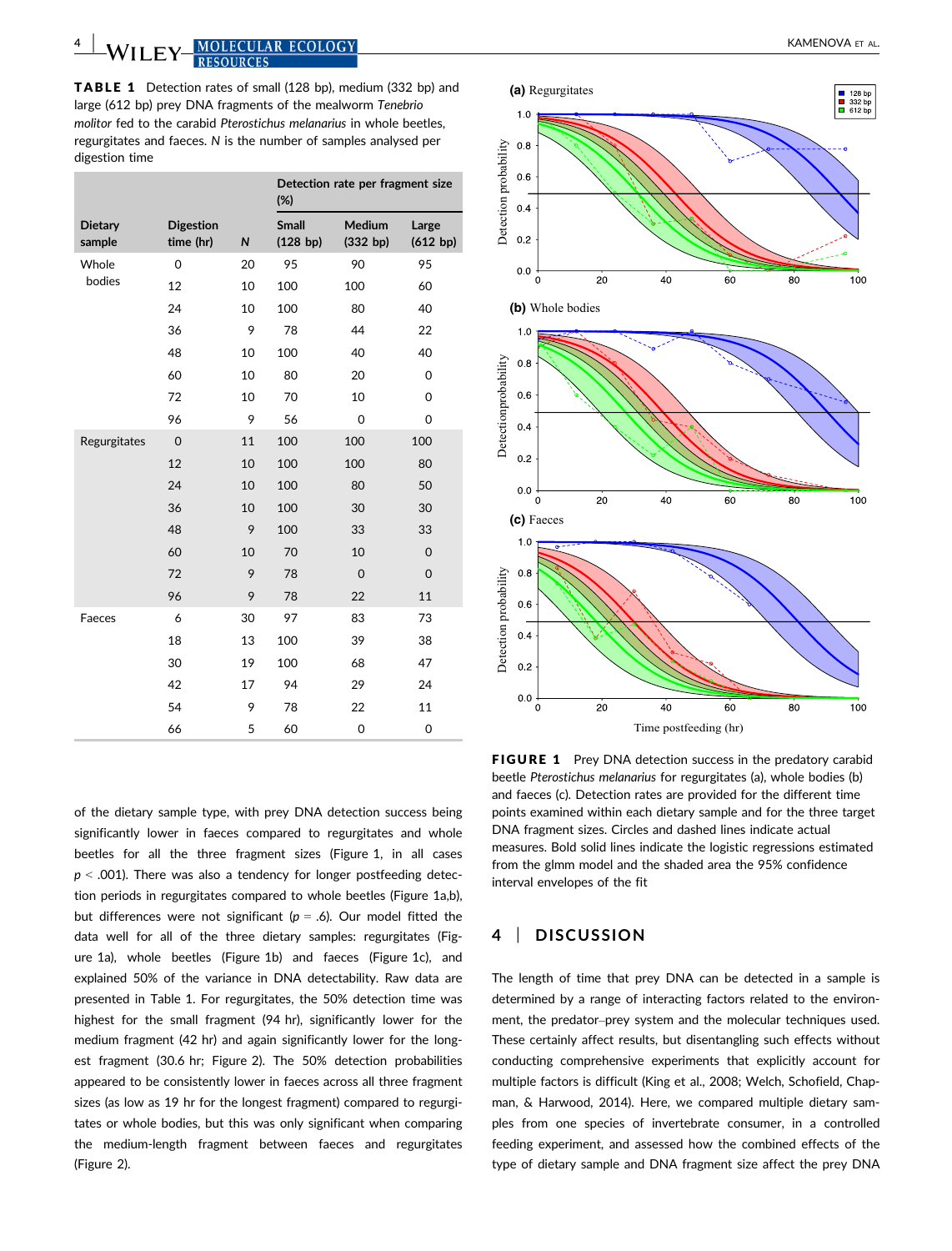

FIGURE 2 Estimated time points postfeeding for a 50% prey DNA detection probability (half-time of detectability) for the different types of dietary samples and DNA fragment sizes. Provided are the 50% prey detection probabilities in hours postfeeding. Vertical bars represent 95% confidence limits

detection probability since feeding. Our results show that each of these factors significantly affects the rate at which the probability of detecting prey DNA decreases over time. Consistent with our hypothesis, the time during which DNA could be detected was the longest for regurgitates, for each of the three tested prey DNA fragment sizes. While this was not significantly different from DNA detected from whole beetles, prey DNA contained in faeces was detectable for a significantly shorter time for all three fragment sizes.

Our results support the general assumption that regurgitates constitute a good alternative source of prey DNA (Waldner & Traugott, 2012; Wallinger et al., 2015) likely due to the higher relative concentration of prey DNA compared to whole-body extracts or faecal samples. Such an alternative could be particularly useful in manipulative food web experiments, where the removal and killing of the targeted predators during sampling could disturb the system under study. As 79% of predaceous land-dwelling arthropods use extra-oral digestion (Cohen, 1995), this approach is potentially applicable to a large array of taxa and ecological situations. Furthermore, by containing comparatively less predator DNA, regurgitates could also be a valuable source of dietary data in DNA metabarcoding studies involving the use of general primers (Waldner & Traugott, 2012).

Nevertheless, the use of regurgitates could entail some additional limitations such as the detection of only the most recent diet items, and probably represents merely a narrow fraction of individual's diet, especially in generalist feeders with frequent switching behaviour such as carabids (Lövei & Sunderland, 1996). Thus, the choice of the most appropriate dietary sample will most likely consist in a tradeoff between DNA detection rates and representativeness in terms of diet according to the focus of interest.

Faecal samples can have the advantage of providing a more integrated picture of individual's diet as single faeces usually contain the remains of several meals at a time (Deagle et al., 2005). Our results indicate that overall prey DNA detection in faeces was lower compared to regurgitates and whole bodies. Note, however, that this was true only for the medium-sized fragment when considering the 50% prey DNA detection probability, with significantly lower postfeeding interval found in faeces compared to regurgitates. Thus, despite lower detection rates, faeces remain overall a good source of dietary DNA at least in Pterostichus melanarius beetles. Similarly, earlier study in wolf spiders showed that prey DNA was detectable in spider faeces albeit at lower rates compared to whole-body DNA extracts (Sint et al., 2015). As spiders represent an important group of generalist feeders that typically do not regurgitate, the sole nonlethal dietary sample that could be collected is faeces. The important constraint in this case, however, is the necessity to collect faecal samples in the field. Even though this could be relatively easy for a range of large invertebrates (e.g., molluscs; large beetles), it is less practical for small invertebrates such as spiders or carabid beetles. In such a case, faecal samples could be rather obtained from field-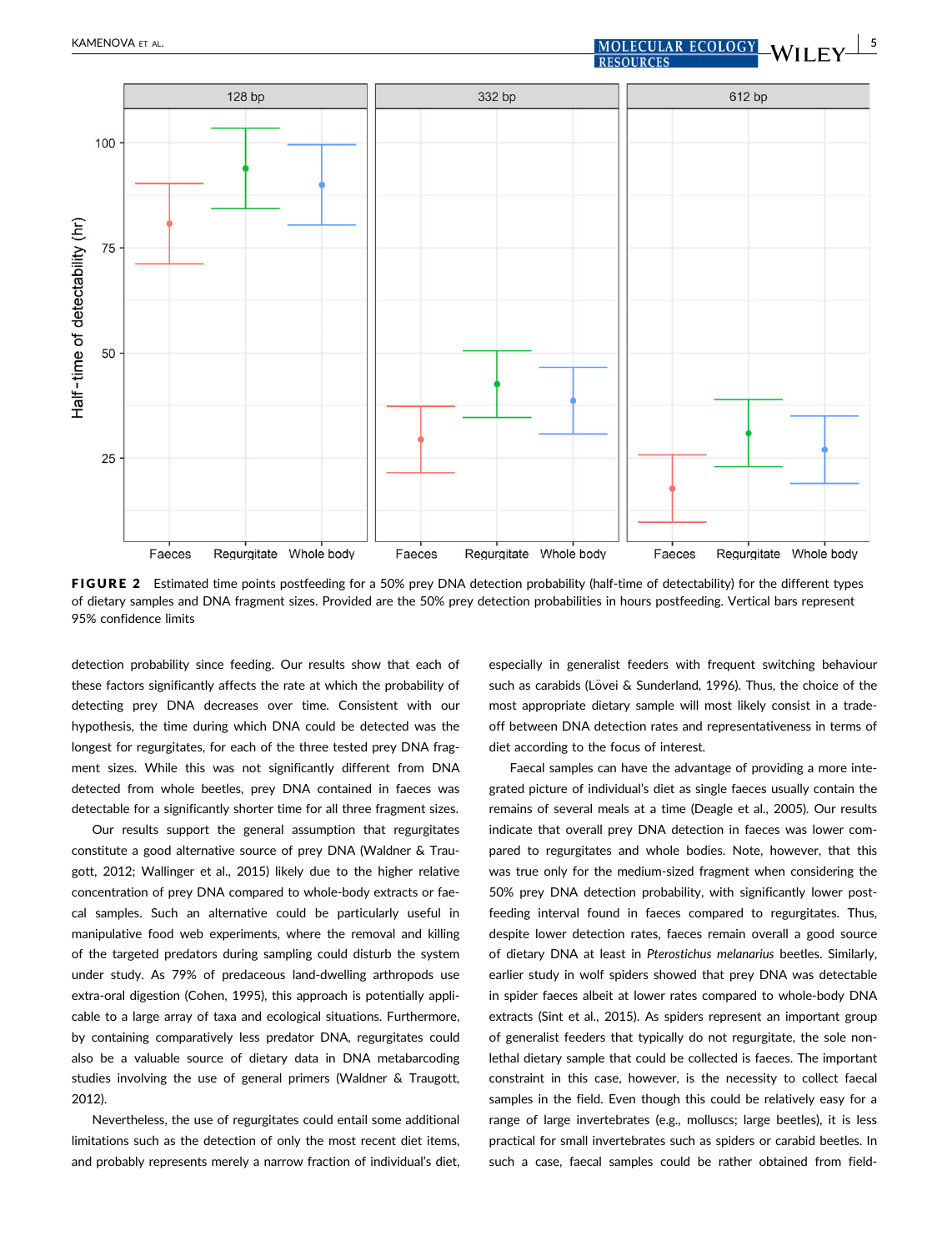WILEY MOLECULAR ECOLOGY **EXAMENOVA ET AL.** 

collected invertebrates in a Petri dish, prior to releasing them back in the field (cf. Sint et al., 2015).

Also, we cannot rule out the possibility that in our case, prey DNA detection success in faeces was lower simply due to the constraints of the experiment. As carabids were checked for faeces every 6 hr, faeces deposited earlier within that time frame could have experienced higher DNA degradation due to longer exposure to ambient temperature, thus resulting in increased variability in DNA prey detection success.

In a recent study, Unruh et al. (2016) even show that there is no difference in DNA detection between whole bodies and faeces in the insect predator Forficula auricularia. While the authors do not discuss the possible mechanisms behind this observation, results tend to suggest that faeces remain a viable nonlethal dietary source in certain situations, as detection rates are generally high.

Yet, when relying on faecal samples, it is important to have a good estimation about the time it takes for prey DNA to be completely eliminated from the digestive tract. As mentioned above, carabid beetles are generalist, mobile feeders with frequent switching behaviour (Lövei & Sunderland, 1996). This means that for some species, frequent diet shifts but long prey DNA retention periods may result in an overestimation of consumption rates or in a mismatch between diet composition and estimations of prey availability at the place where dietary samples were collected. This could be particularly problematic for estimating pest consumption rates in the context of conservation biological control for instance and may potentially explain why in some cases, high consumption rates do not necessarily lead to a decrease in pest populations (Straub & Snyder, 2006). Within carabid beetles, species could differ fundamentally in the anatomy of their digestive tracts (Thiele, 1977), suggesting potential variations in prey DNA transit/persistence across the digestive system (cf Von Berg, Traugott, & Symondson, 2008). Yet, the question about the temporal aspects of DNA digestion in insects in general is currently poorly addressed. For instance, results have shown that  $^{14}$ C-inulin-labelled animal prey in another predatory carabid, Calosoma calidum, could still be detected in faeces up to 5 days postfeeding (Cheeseman & Gillott, 1987). It would be interesting to confront these findings with observations about prey DNA transit in order to be able to estimate the magnitude of the potential bias due to extended DNA transit times. In particular, we do not know whether this problem could be exacerbated in herbivorous species as the digestion process of plant DNA in carabids can last much longer compared to animal DNA (Staudacher, Wallinger, Schallhart, & Traugott, 2011; Wallinger et al., 2013, 2015).

Here, we also show that prey DNA detection continuously decreases over time for all the three types of dietary samples, with longer fragments (332 and 612 bp) decaying more rapidly compared to the shorter one (128 bp). These results meet our expectations and corroborate the general idea that digested DNA molecules break down relatively quickly and that the size of the targeted prey DNA fragment affects postfeeding prey DNA detection (Agustí et al., 2003; Von Berg et al., 2008). In line with previous studies, our results support the idea that targeting short- to medium-sized DNA

fragments in DNA diet analysis is essential in order to maximize the prey detection (Deagle, Eveson, & Jarman, 2006; Valentini et al., 2009). Nonetheless, if a recent feeding event is the focus, then targeting longer fragments might actually be a better strategy to ensure that only the most recent prey items are detected. Additionally, as in DNA metabarcoding diet analysis, there is generally a trade-off between DNA fragment length and taxonomic resolution, targeting longer DNA fragments—within a certain range—could indeed improve the taxonomic discrimination of prey species (Pompanon et al., 2012). In this study, the most important observed source of variation in terms of prey DNA detection, besides time postfeeding, is DNA fragment size. This could have profound implications in metabarcoding studies where the DNA fragment size usually needs to be optimized in order to meet criteria for both optimal detectability and taxonomic resolution (Taberlet, Coissac, Pompanon, Brochmann, & Willerslev, 2012). It would be interesting to simultaneously explore the decay rate of a larger array of DNA fragments of different lengths in order to assess whether a general relationship between DNA length and detectability can be drawn despite the many other sources of variability detected in previous studies. One might speculate that a consistent relationship between DNA detection success and DNA fragment size could be further used as a raw predictor of postfeeding prey DNA detection periods based solely on prey DNA fragment length.

In general, our findings show that quantitative analyses of diet based on different DNA fragment sizes or on different dietary samples are not directly comparable. Our study suggests that for estimating and comparing consumption rates for the same species between studies using different DNA fragment sizes or different dietary samples (whole beetles/regurgitates vs. faeces), values should be corrected after taking into account differences in detection probabilities (e.g., Greenstone et al., 2010). Nevertheless, prey DNA detection depends on numerous additional factors including species identity of the prey or the predator (Hosseini, Schmidt, & Keller, 2008; Wallinger et al., 2013), the feeding mode (Greenstone, Rowley, Weber, Payton, & Hawthorne, 2007; Greenstone et al., 2013), the time since the last meal, the number/size or the quality of prey consumed (Eitzinger, Unger, Traugott, & Scheu, 2014; Harper et al., 2005; Hoogendoorn & Heimpel, 2001), which we did not investigate here. The next step therefore would be the integration of multiple sources of variation in a complex multispecies, multifactorial experimental design where the different sources of variation could be quantified at once, and hierarchized (Welch et al., 2014).

## ACKNOWLEDGEMENTS

We thank Paul Abrams for his invaluable help with early analyses of data presented here. This study was founded by the French National Research Agency (Peerless project ANR-12-AGRO-0006). S.K. was funded by the Atlantic Canada Opportunities Agency. R.M. was supported by a grant of the regional government of Tyrol ("Land Tirol") provided by the Mountain Agriculture Research Unit of the University of Innsbruck. We also thank the three anonymous referees for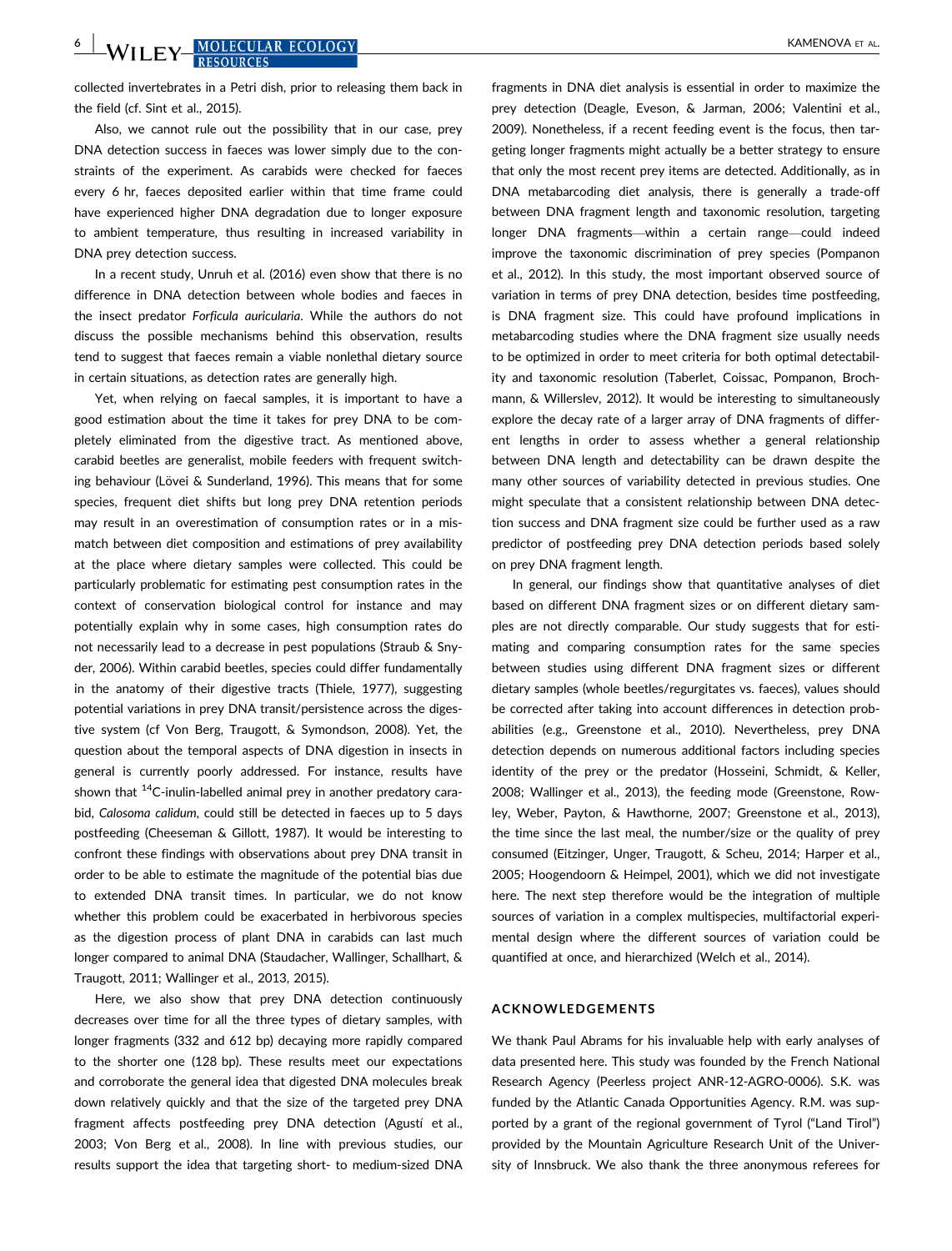their pertinent suggestions which helped improve the present manuscript.

#### CONFLICTS OF INTEREST

The authors have declared that no competing interests exist.

## AUTHOR CONTRIBUTIONS

M.T., S.K. and M.P. designed the experiment. S.K. realized the field work and the feeding experiment. R.M. carried out molecular analyses. O.R.R. and E.C. realized data analyses. S.K. wrote the manuscript with input from all the authors.

## DATA ACCESSIBILITY

All the data used in this manuscript are included in the figures and the table presented within the manuscript.

#### ORCID

Stefaniya Kamenova **http://orcid.org/0000-0002-7241-0506** Oskar R. Rubbmark **b** http://orcid.org/0000-0003-3628-2348 Eric Coissac **http://orcid.org/0000-0001-7507-6729** 

#### REFERENCES

- Agustí, N., Shayler, S. P., Harwood, J. D., Vaughan, I. P., Sunderland, K. D., & Symondson, W. O. C. (2003). Collembola as alternative prey sustaining spiders in arable ecosystems: Prey detection within predators using molecular markers. Molecular Ecology, 12, 3467–3475. <https://doi.org/10.1046/j.1365-294X.2003.02014.x>
- Cheeseman, M. T., & Gillott, C. (1987). Organization of protein digestion in adult Calosoma calidum (Coleoptera: Carabidae). Journal of Insect Physiology, 33, 1–8. [https://doi.org/10.1016/0022-1910\(87\)90098-9](https://doi.org/10.1016/0022-1910(87)90098-9)
- Clare, E. L. (2015). Molecular detection of trophic interactions: Emerging trends, distinct advantages, significant considerations and conservation applications. Evolutionary Applications, 7, 1144–1157.
- Cohen, A. C. (1995). Extra-oral digestion in predaceous terrestrial Arthropoda. Annual Review of Entomology, 40, 85–103. [https://doi.org/10.](https://doi.org/10.1146/annurev.en.40.010195.000505) [1146/annurev.en.40.010195.000505](https://doi.org/10.1146/annurev.en.40.010195.000505)
- Deagle, B. E., Eveson, J. P., & Jarman, S. N. (2006). Quantification of damage in DNA recovered from highly degraded samples–a case study on DNA in faeces. Frontiers in Zoology, 3, 1.
- Deagle, B. E., Tollit, D. J., Jarman, S. N., Hindell, M. A., Trites, A. W., & Gales, N. J. (2005). Molecular scatology as a tool to study diet: Analysis of prey DNA in scats from captive Steller sea lions. Molecular Ecology, 14, 1831–1842. [https://doi.org/10.1111/j.1365-294X.2005.](https://doi.org/10.1111/j.1365-294X.2005.02531.x) [02531.x](https://doi.org/10.1111/j.1365-294X.2005.02531.x)
- Delignette-Muller, M. L., & Dutang, C. (2015). FITDISTRPLUS: An <sup>R</sup> package for fitting distributions. Journal of Statistical Software, 4, 1–34.
- Durbin, E. G., Casas, M. C., & Rynearson, T. A. (2012). Copepod feeding and digestion rates using prey DNA and qPCR. Journal of Plankton Research, 34, 72–82.<https://doi.org/10.1093/plankt/fbr082>
- Egeter, B., Bishop, P. J., & Robertson, B. C. (2015). Detecting frogs as prey in the diets of introduced mammals: A comparison between morphological and DNA-based diet analyses. Molecular Ecology Resources, 15, 306–316.<https://doi.org/10.1111/1755-0998.12309>

 $\text{KAMENOVA}$  ET AL. **RESOURCES** 

- Eitzinger, B., Unger, E. M., Traugott, M., & Scheu, S. (2014). Effects of prey quality and predator body size on prey DNA detection success in a centipede predator. Molecular Ecology, 23, 3767–3776. [https://d](https://doi.org/10.1111/mec.12654) [oi.org/10.1111/mec.12654](https://doi.org/10.1111/mec.12654)
- Folmer, O., Black, M., Hoeh, W., Lutz, R., & Vrijenhoek, R. (1994). DNA primers for amplification of mitochondrial cytochrome c oxidase subunit I from diverse metazoan invertebrates. Molecular Marine Biology and Biotechnology, 3, 294–299.
- Greenstone, M. H., Payton, M. E., Weber, D. C., & Simmons, A. M. (2013). The detectability half-life in arthropod predator-prey research: What it is, why we need it, how to measure it, and how to use it. Molecular Ecology, 23, 3799–3813.
- Greenstone, M. H., Rowley, D. L., Weber, D. C., Payton, M. E., & Hawthorne, D. J. (2007). Feeding mode and prey detectability halflives in molecular gut-content analysis: An example with two predators of the Colorado potato beetle. Bulletin of Entomological Research, 97, 201–209.<https://doi.org/10.1017/S000748530700497X>
- Greenstone, M. H., Szendrei, Z., Payton, M. E., Rowley, D. L., Coudron, T. C., & Weber, D. C. (2010). Choosing natural enemies for conservation biological control: Use of the prey detectability half-life to rank key predators of Colorado potato beetles. Entomologia Experimentalis et Applicata, 136, 97–107. [https://doi.org/10.1111/j.1570-7458.2010.](https://doi.org/10.1111/j.1570-7458.2010.01006.x) [01006.x](https://doi.org/10.1111/j.1570-7458.2010.01006.x)
- Harper, G. L., King, R. A., Dodd, C. S., Harwood, J. D., Glen, D. M., Bruford, M. W., & Symondson, W. O. (2005). Rapid screening of invertebrate predators for multiple prey DNA targets. Molecular Ecology, 14, 819–827.<https://doi.org/10.1111/j.1365-294X.2005.02442.x>
- Hoogendoorn, M., & Heimpel, G. E. (2001). PCR-based gut content analysis of insect predators: Using ribosomal ITS-1 fragments from prey to estimate predation frequency. Molecular Ecology, 10, 2059–2067. <https://doi.org/10.1046/j.1365-294X.2001.01316.x>
- Hosseini, R., Schmidt, O., & Keller, M. A. (2008). Factors affecting detectability of prey DNA in the gut contents of invertebrate predators: A polymerase chain reaction-based method. Entomologia Experimentalis et Applicata, 126, 194–202. [https://doi.org/10.1111/j.1570-](https://doi.org/10.1111/j.1570-7458.2007.00657.x) [7458.2007.00657.x](https://doi.org/10.1111/j.1570-7458.2007.00657.x)
- Ibanez, S., Manneville, O., Miquel, C., Taberlet, P., Valentini, A., Aubert, S., ... Moretti, M. (2013). Plant functional traits reveal the relative contribution of habitat and food preferences to the diet of grasshoppers. Oecologia, 173, 1459–1470. [https://doi.org/10.1007/s00442-](https://doi.org/10.1007/s00442-013-2738-0) [013-2738-0](https://doi.org/10.1007/s00442-013-2738-0)
- Kartzinel, T. R., Chen, P. A., Coverdale, T. C., Erickson, D. L., Kress, W. J., Kuzmina, M. L., ... Pringle, R. M. (2015). DNA metabarcoding illuminates dietary niche partitioning by African large herbivores. Proceedings of the National Academy of Sciences of the United States of America, 112, 8019–8024. [https://doi.org/10.1073/pnas.](https://doi.org/10.1073/pnas.1503283112) [1503283112](https://doi.org/10.1073/pnas.1503283112)
- King, R. A., Read, D. S., Traugott, M., & Symondson, W. O. C. (2008). Molecular analysis of predation: A review of best practice for DNAbased approaches. Molecular Ecology, 17, 947–963. [https://doi.org/](https://doi.org/10.1111/j.1365-294X.2007.03613.x) [10.1111/j.1365-294X.2007.03613.x](https://doi.org/10.1111/j.1365-294X.2007.03613.x)
- Leray, M., Meyer, C. P., & Mills, S. C. (2015). Metabarcoding dietary analysis of coral dwelling predatory fish demonstrates the minor contribution of coral mutualists to their highly partitioned, generalist diet. PeerJ, 3, e1047.<https://doi.org/10.7717/peerj.1047>
- Lövei, G. L., & Sunderland, K. D. (1996). Ecology and behavior of ground beetles (Coleoptera: Carabidae). Annual Review of Entomology, 41, 231–256.<https://doi.org/10.1146/annurev.en.41.010196.001311>
- Mollot, G., Duyck, P.-F., Lefeuvre, P., Lescourret, F., Martin, J. F., Piry, S., ... Tixier, P. (2014). Cover cropping alters the diet of arthropods in a banana plantation: A metabarcoding approach. PLoS One, 9, e93740. <https://doi.org/10.1371/journal.pone.0093740>
- Oehm, J., Juen, A., Nagiller, K., Neuhauser, S., & Traugott, M. (2011). Molecular scatology: How to improve prey DNA detection success in avian faeces? Improving prey DNA detection in avian faeces.